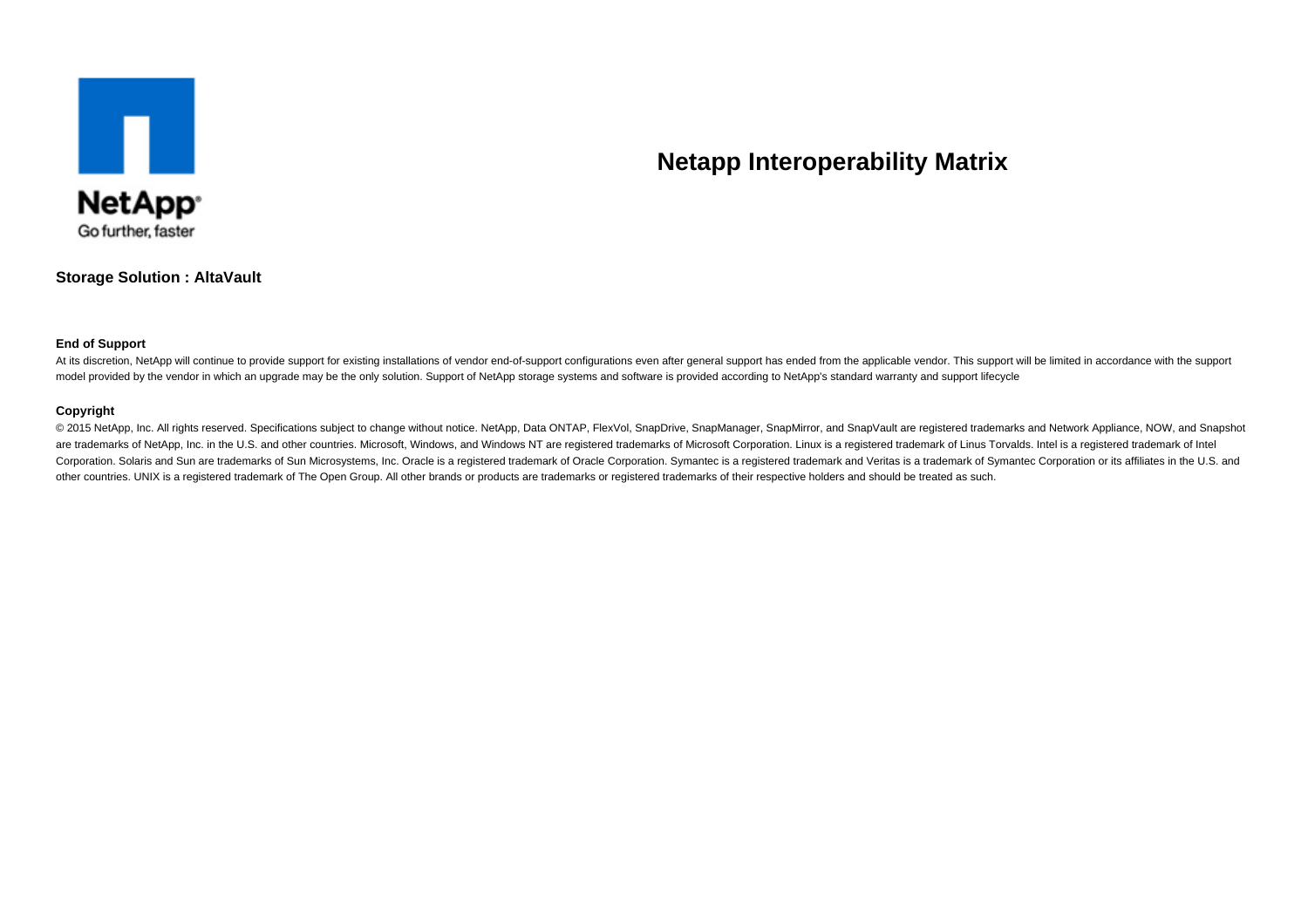# NetApp Interoperability Matrix

### Search Criteria

| <b>Storage Solution</b> | AltaVault |
|-------------------------|-----------|
| Name                    |           |
| Status                  | l All     |
| Last modified from      |           |
| Last modified till      |           |
| Components              |           |